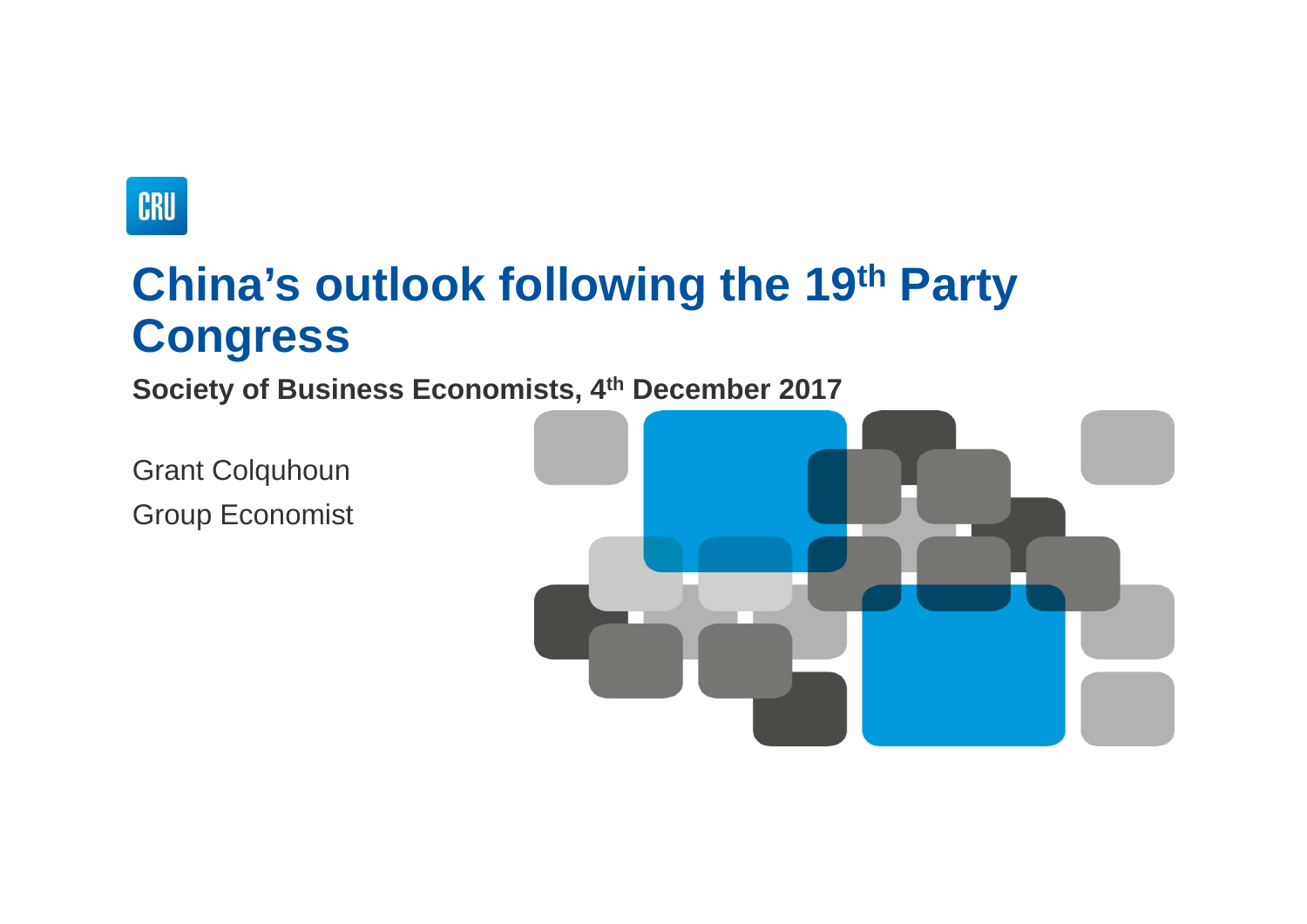

2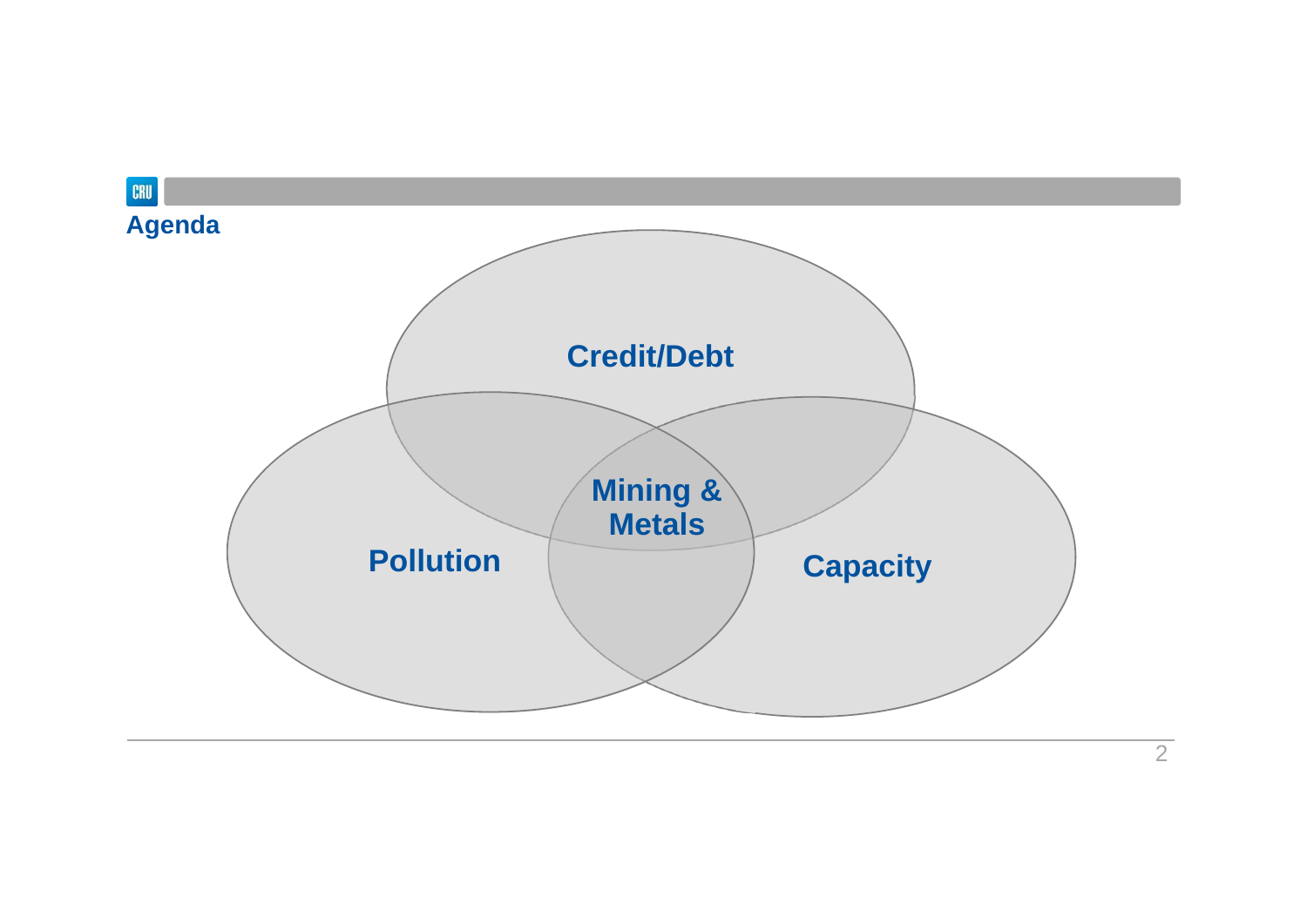## **Rapid, investment-intensive growth means China dominates global metals markets…**

#### World steel demand and real price

Apparent consumption of hot-rolled finished steel, millions of tonnes  $2016 = 100$ 



Data: CRU. Steel price is CRU's global steel price index (CRUspi), deflated by the US GDP deflator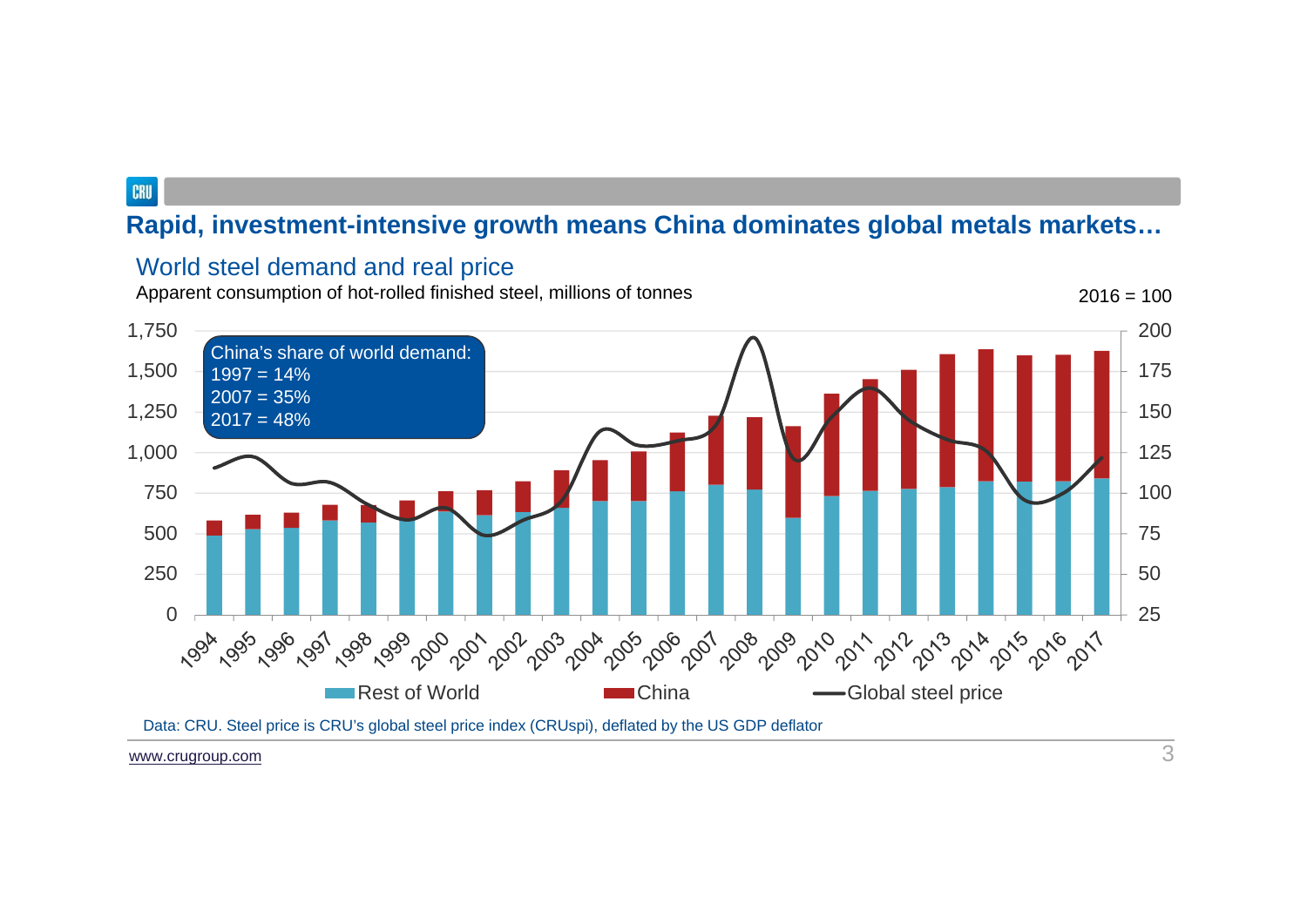## **…but the economy is not the priority in President Xi's "New Era"**

Number of occurrences of words and phrases in Congress Presidential opening speeches



www.crugroup.com

CRU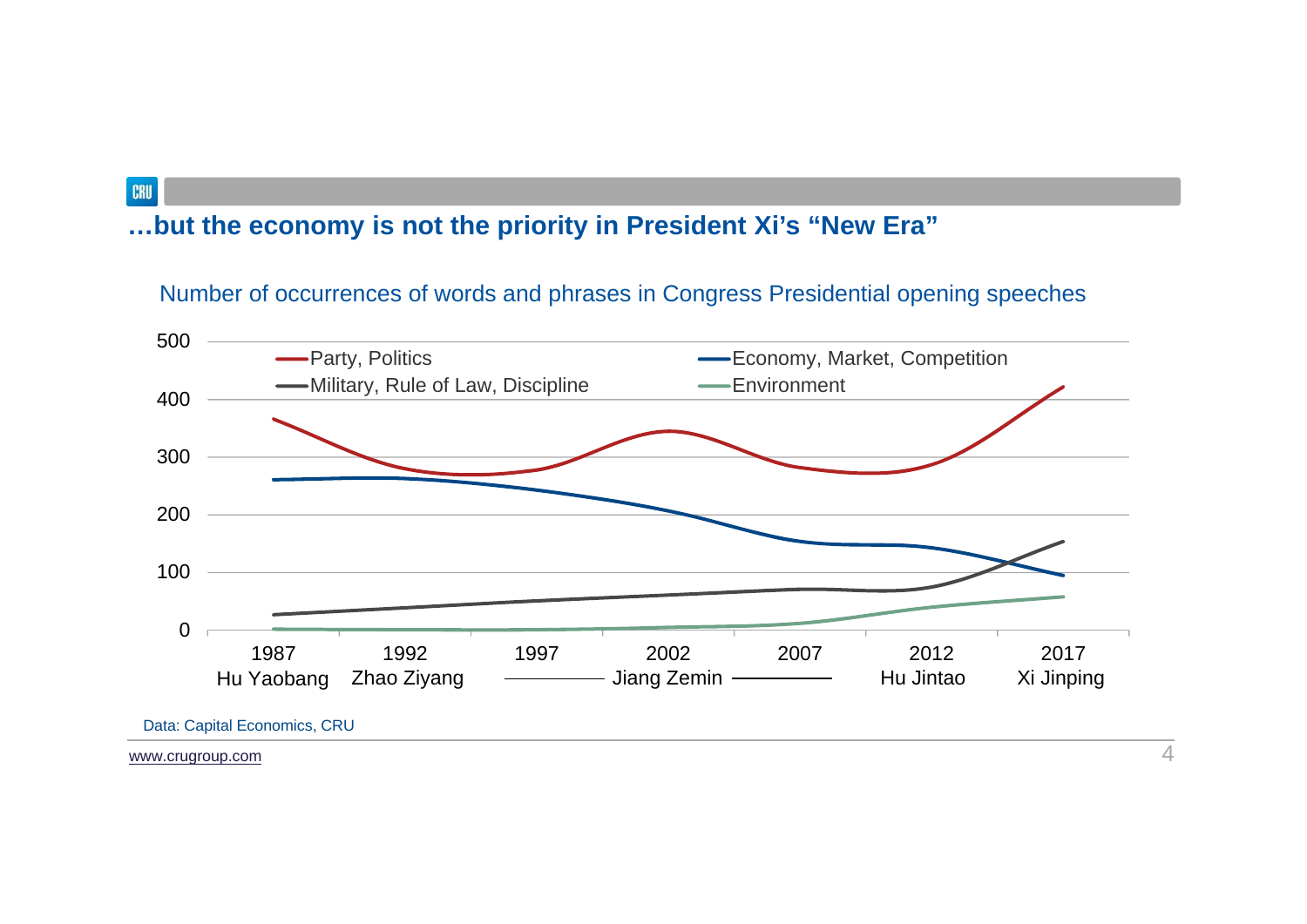## **Fiscal policy and debt accumulation is unsustainable and must change…**





#### Credit share of GDP, %

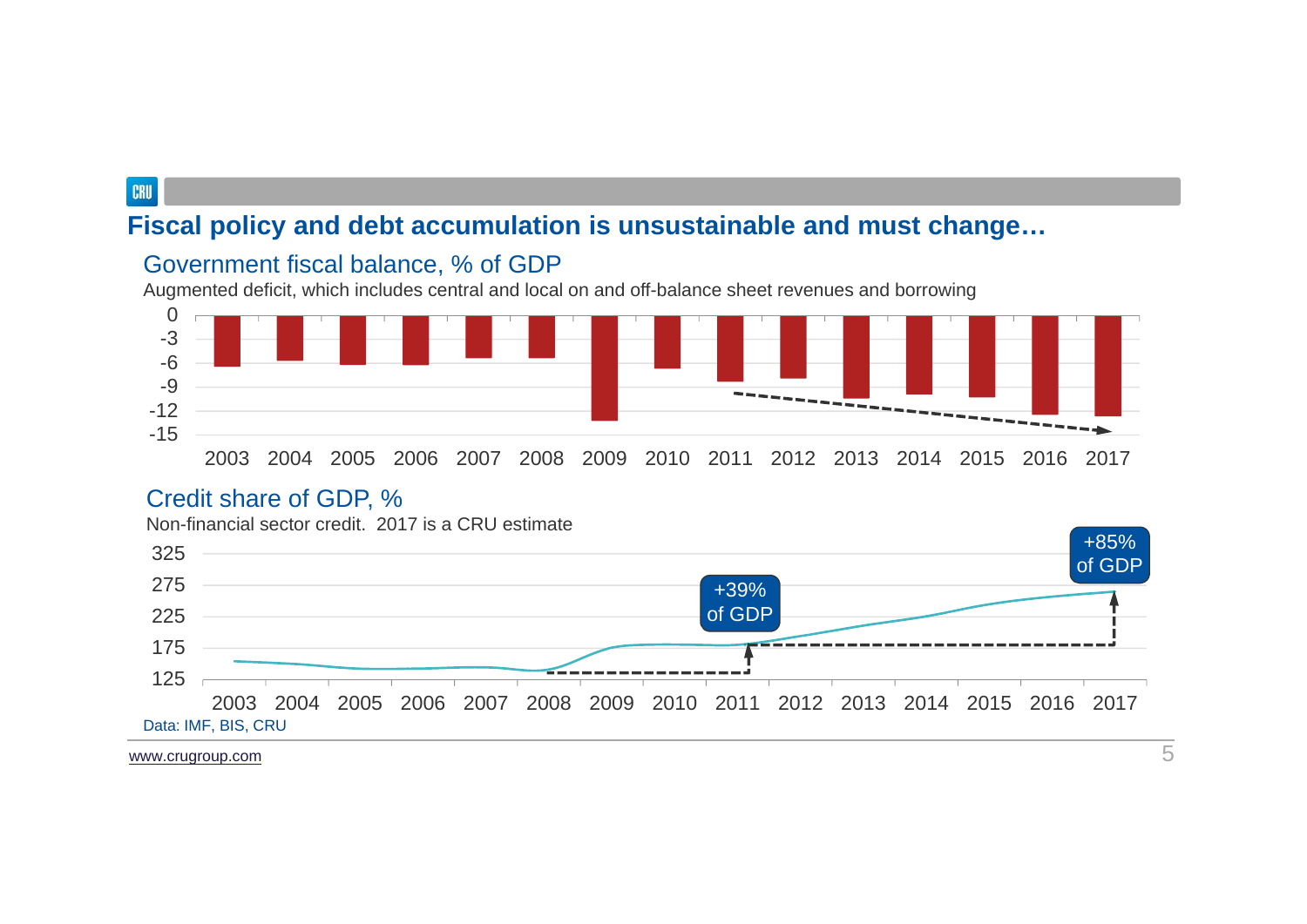# **…a tightening policy stance will hit investment and construction…**

## Chinese residential completions: by type of demand

Billions of metres squared



Data: CRU. Urban residential completions only.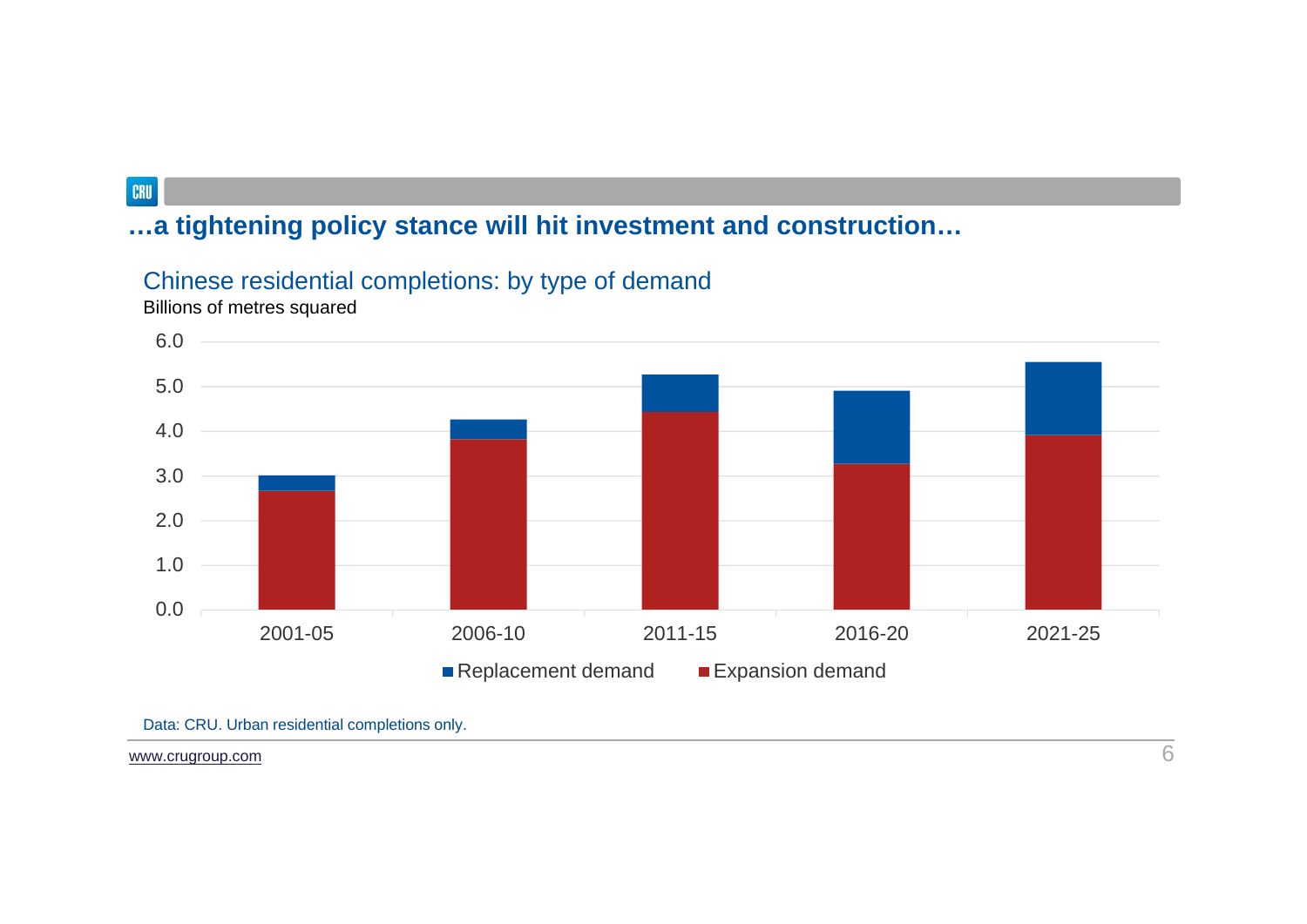## **…but other metal consuming sectors still have growth potential**



7

Car ownership versus GDP per capita

Ownership: cars per thousand people of driving age

Data: LMCA, OICA, IMF, CRU. In North America, "Cars" include light trucks for personal use.

www.crugroup.com

CRU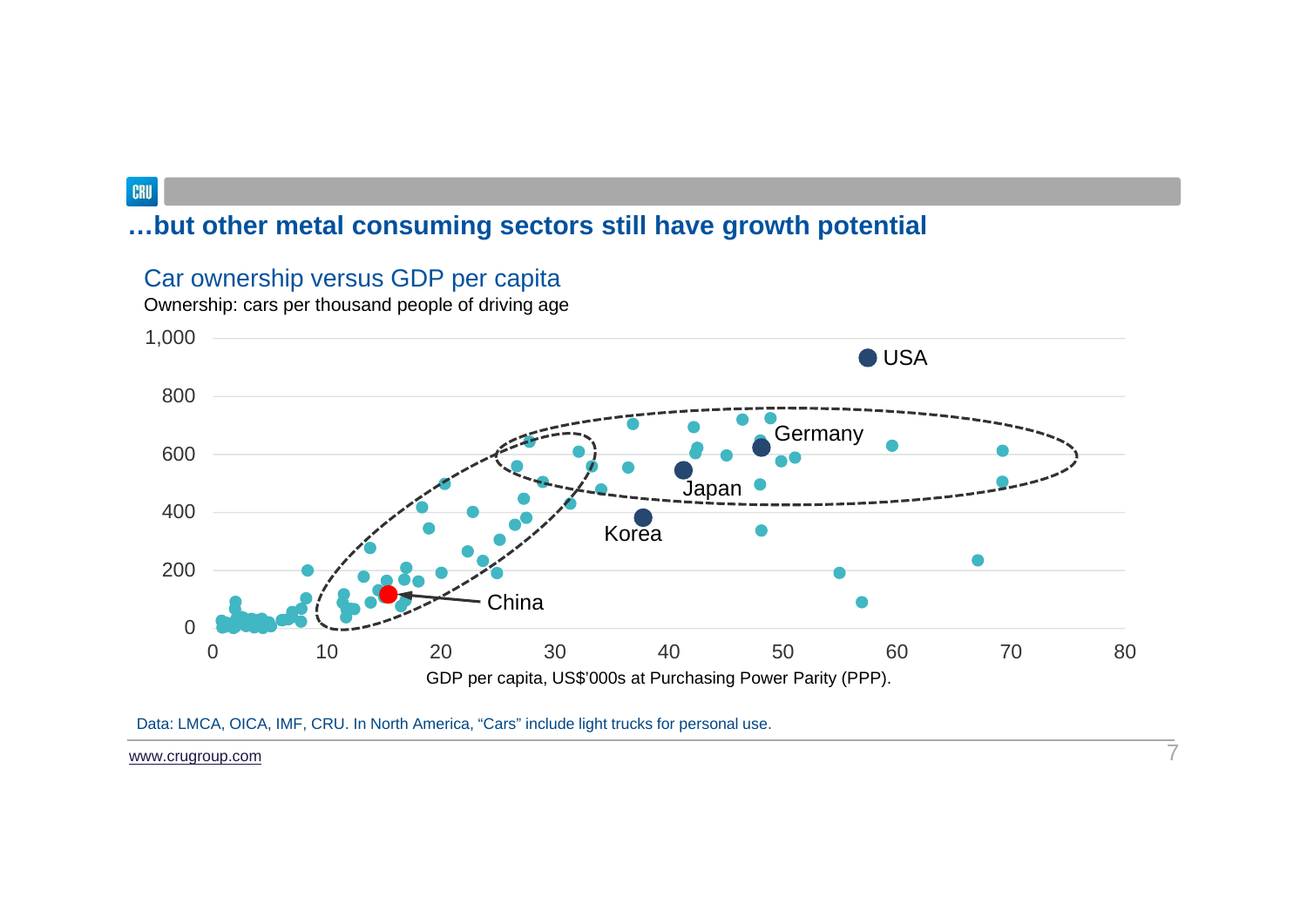## **Metals demand growth will slow, with end-use sector exposure a differentiator**



Chinese metal demand

Apparent consumption, 2016 = 100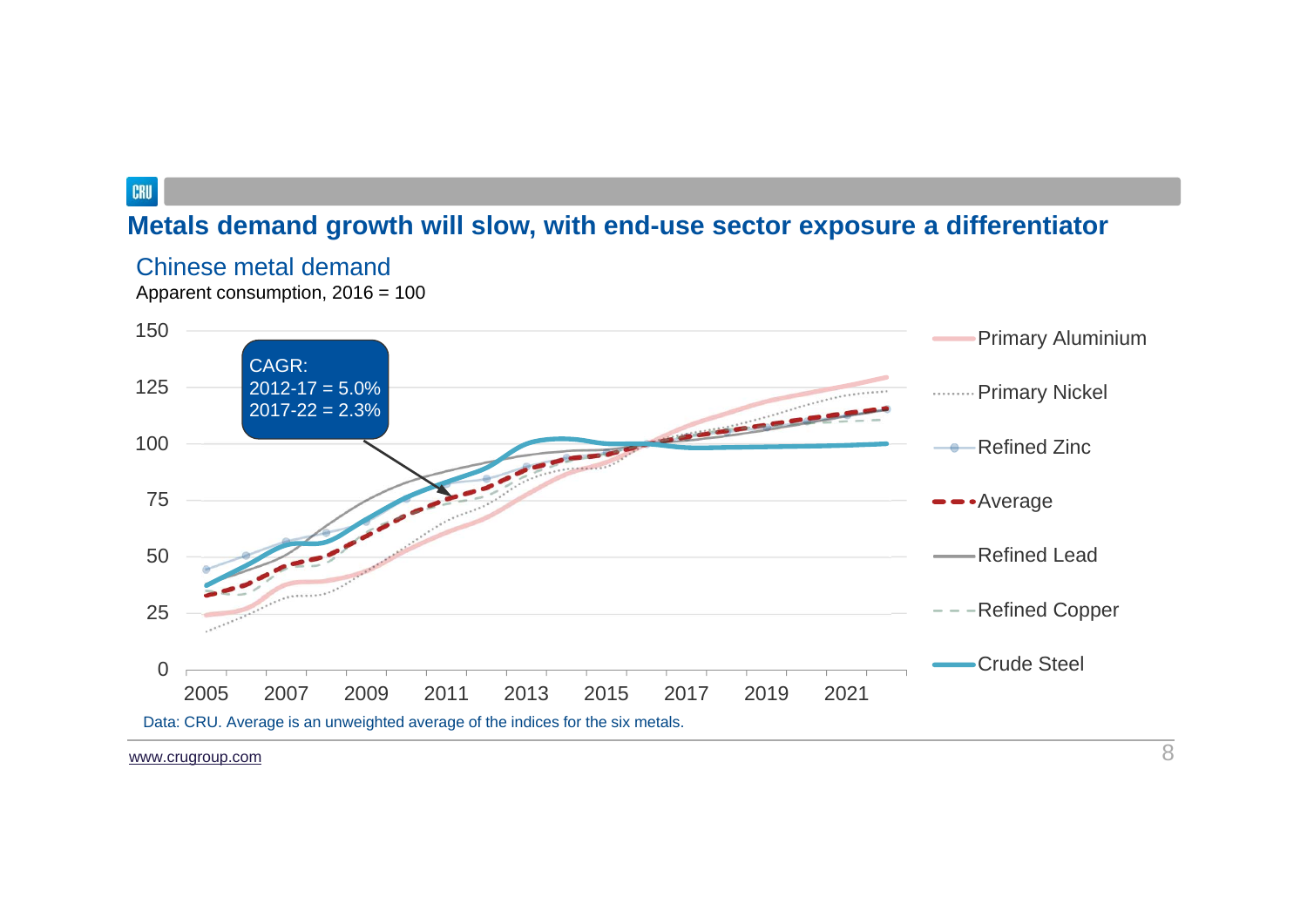### **High debt and weak profits put mining and steel at the centre of default worries in 2015 and 2016…**



Corporate debt and debt-at-risk by sector in 2015, shares of totals (%)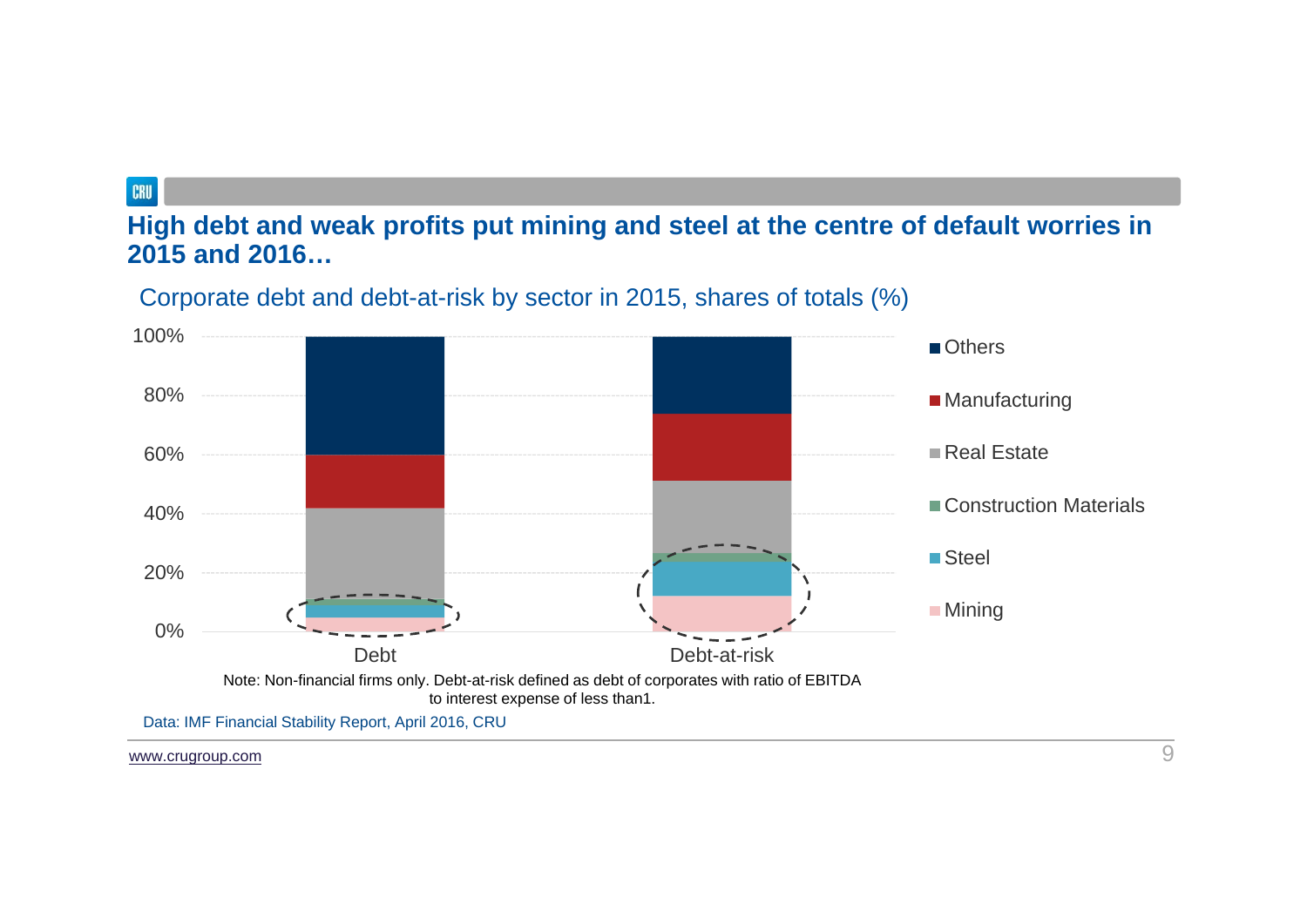## **…the government is enforcing massive capacity cuts, boosting profitability**

#### Carbon steel production, capacity and utilisation rates

LHS: Chinese carbon crude steel capacity/production, Mt/y; RHS: Implied utilisation, %

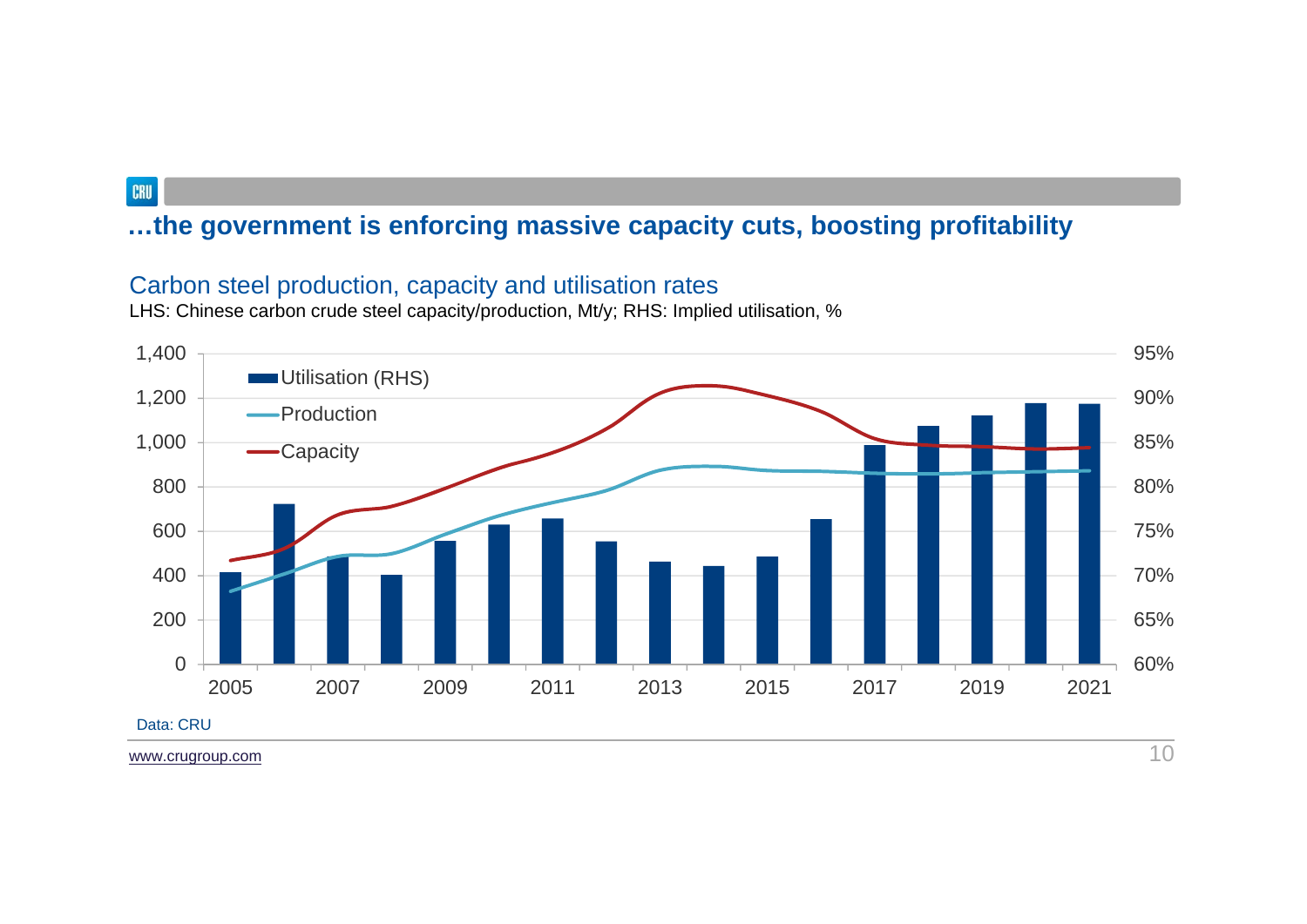## **The government is prioritising SOEs at the private sector's expense…**

## China primary aluminium production by ownership type

Millions of tonnes

CRU

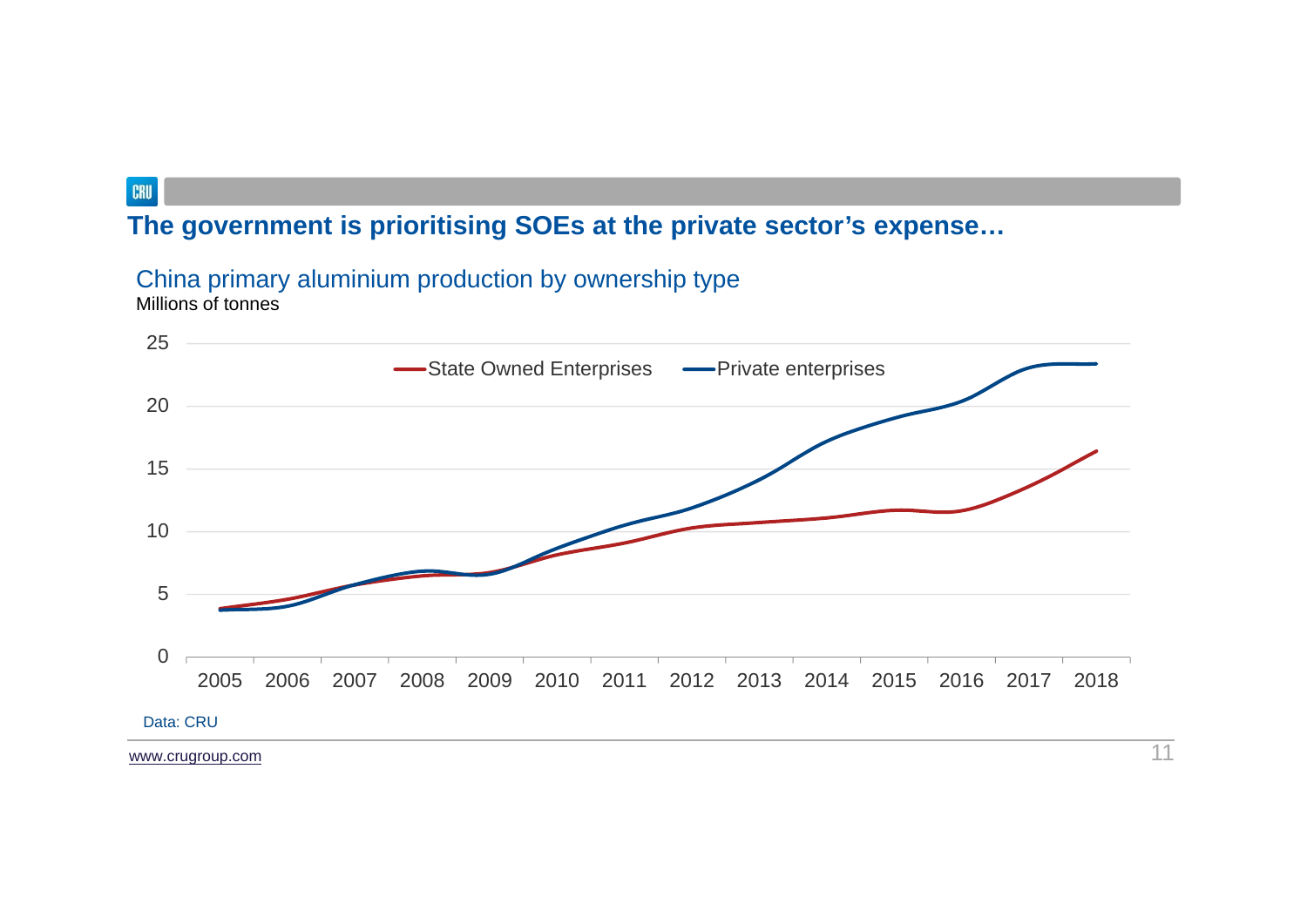## **…which points to lower economy-wide returns on assets**





CRU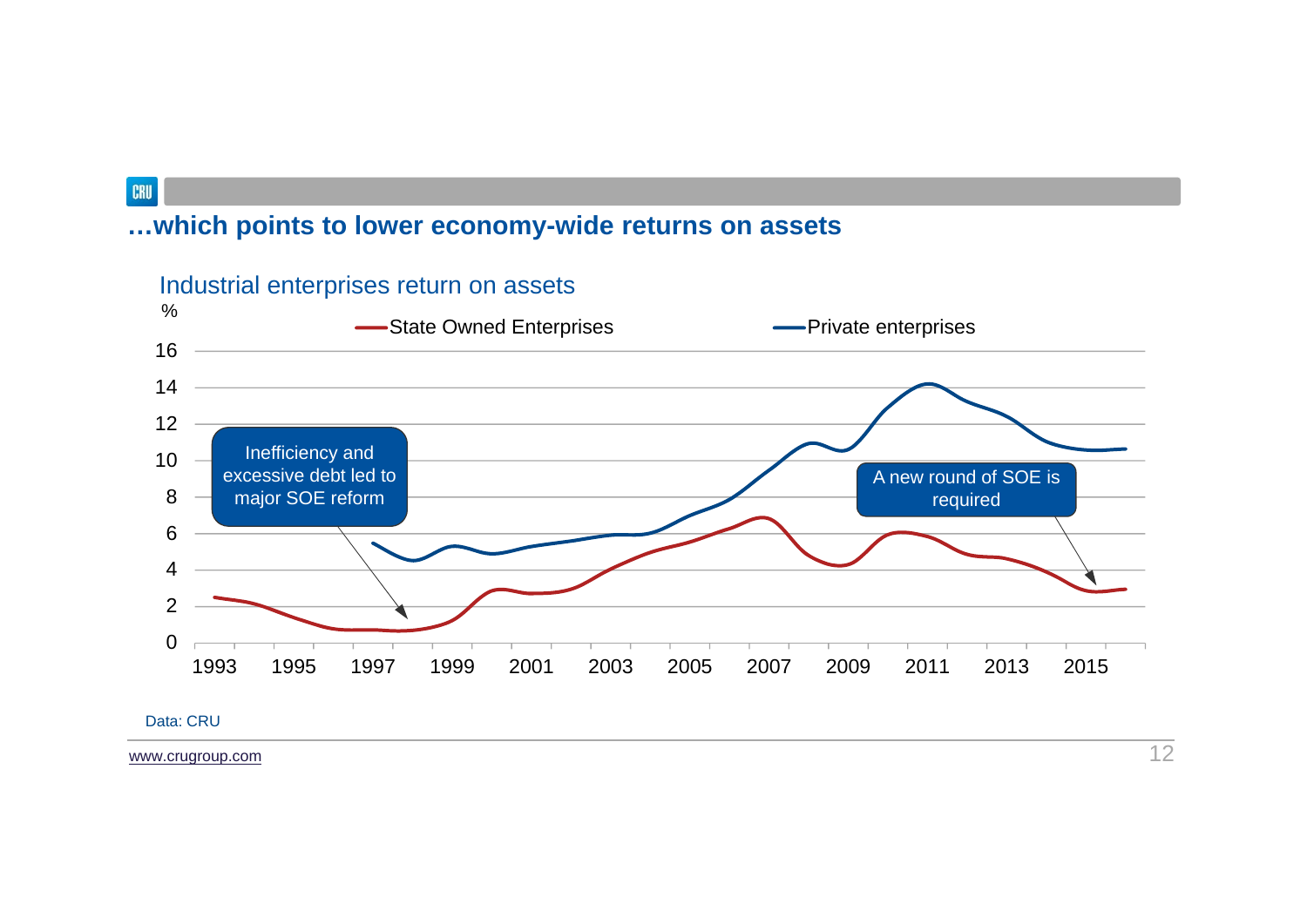# **Pollution is a severe problem and is influencing policy, such as winter output cuts**



Source: http://berkeleyearth.org/air-quality-real-time-map/

www.crugroup.com

CRU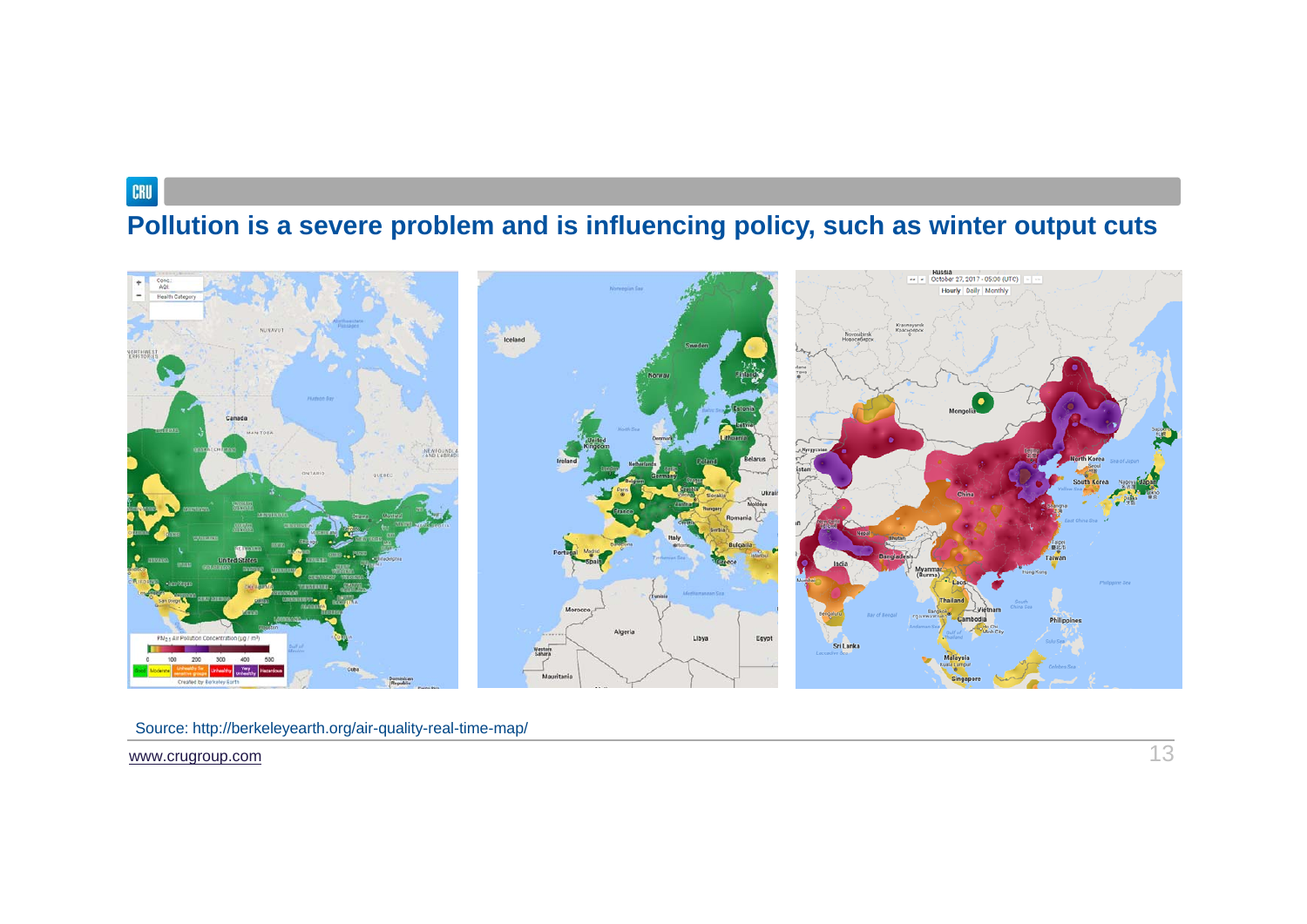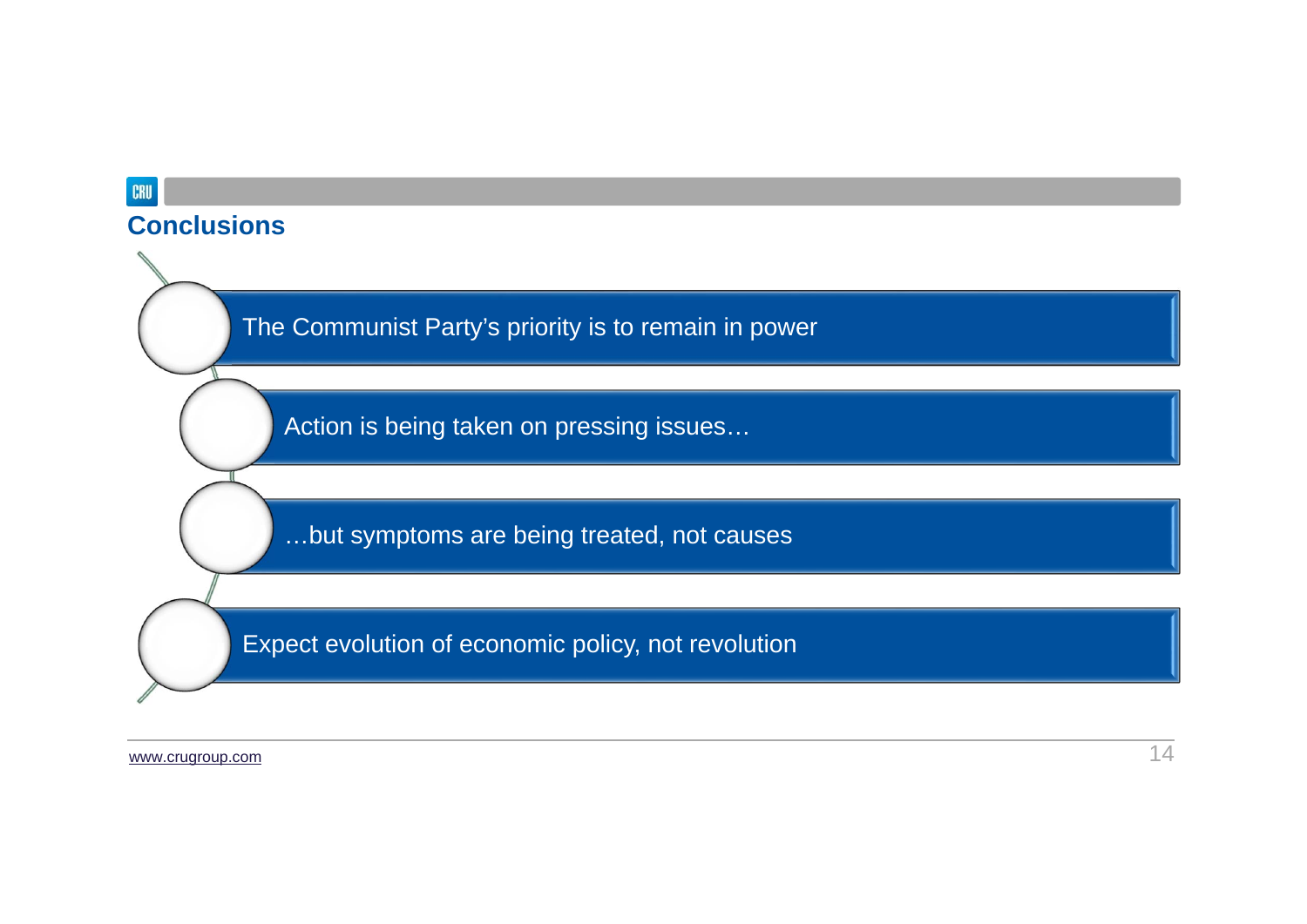## CRU **Contacts**





**Antoine Vu** Economist:

**Grant Colquhoun** Group Economist: CRU Economics Team

grant.colquhoun@crugroup.com 0207 903 2431

antoine.vu@crugroup.com 0207 7903 2254

CRU Economics Team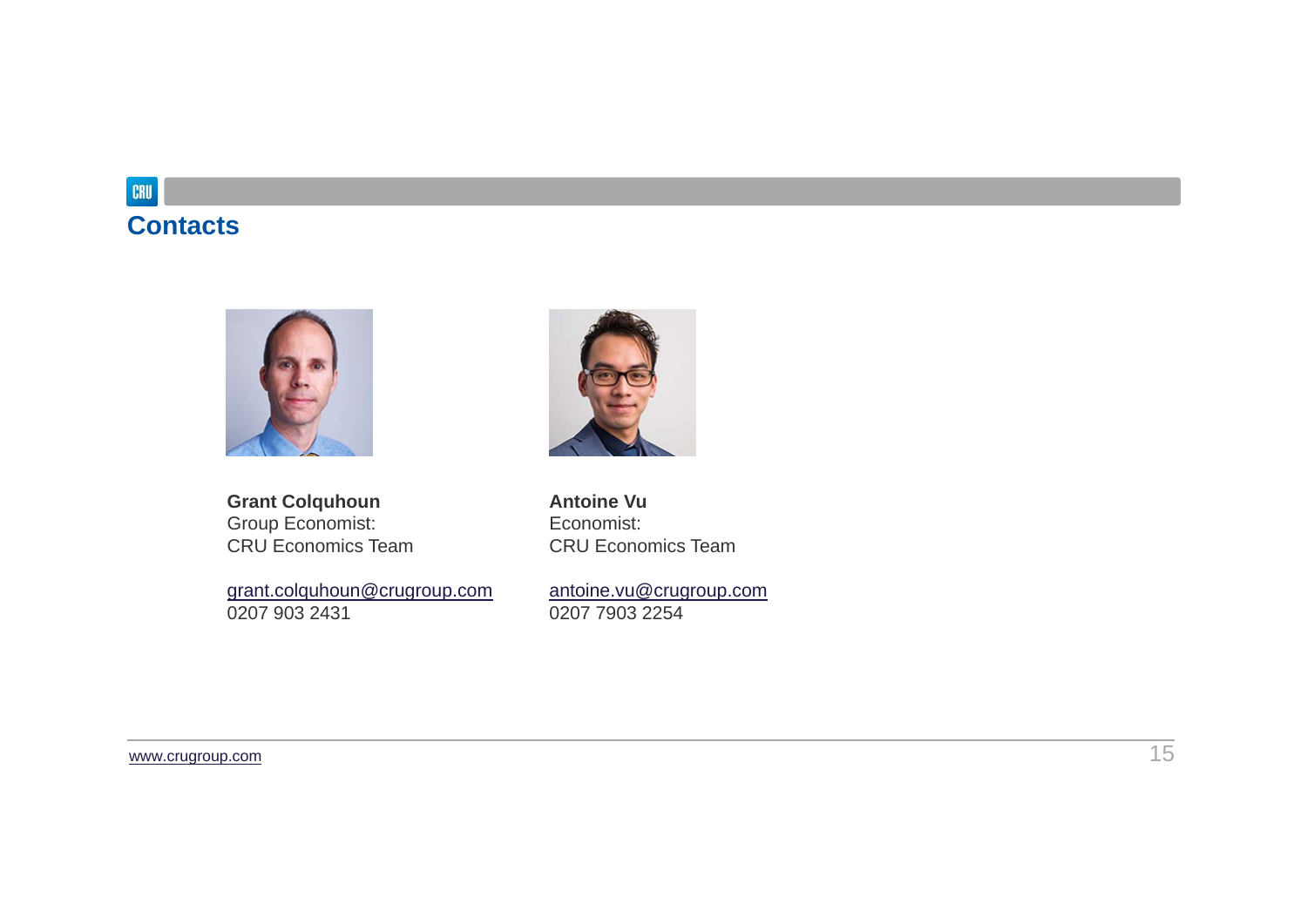## **Legal notice**

This presentation is private and confidential. It must not be disclosed in whole or in part, directly or indirectly or in any other format without the prior written permission of CRU International Limited.

CRU International Limited's responsibility is solely to its clients and its liability is limited to the amount of the fees actually paid for professional services.

Although reasonable care and diligence has been used in the preparation of this presentation, we do not guarantee the accuracy of any data, assumptions, forecasts or other forward-looking statements. We accept no liability to third parties, howsoever arising.

CRU takes information security seriously and currently holds the UK Government approved Cyber Essentials certification. This certifies that we have the appropriate security controls across our organisation and third party suppliers to protect our information assets. CRU also has a privacy policy in place which explains how we handle personal data on our customers.